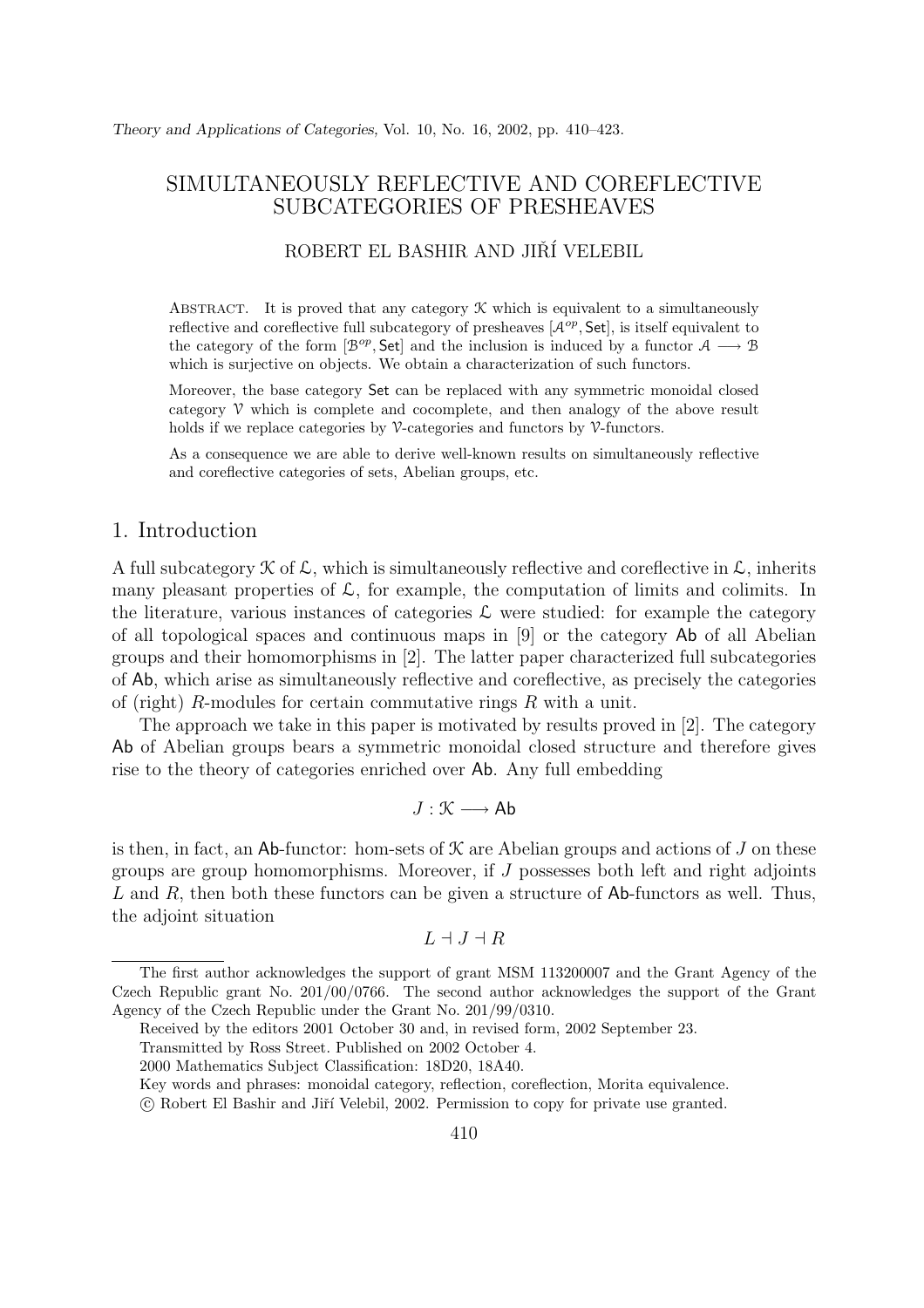is an adjoint situation in the realm of  $\mathsf{Ab}\text{-}\mathsf{c}$  and  $\mathsf{Ab}\text{-}\mathsf{functors.}$  Any ring R with a unit corresponds precisely to a one-object  $\mathsf{Ab}\text{-category } \mathcal{R}$  and the category of right  $R$ modules Mod-R is the Ab-category  $[\mathcal{R}^{op},\mathsf{Ab}]$  of Ab-functors from  $\mathcal{R}^{op}$  to Ab and Ab-natural transformations. Similarly, viewing Abelian groups as right Z-modules (where Z denotes the ring of integers) allows us to consider Ab as the category of the form  $[\mathcal{Z}^{op}, \mathsf{Ab}]$ , where Z is a one-object Ab-category corresponding to Z.

Therefore, the result of Section 1.2 in [2] can be restated as follows:

*Every full sub-Ab-category*  $K$  *of*  $[\mathcal{Z}^{op}, Ab]$  *which is simultaneously reflective and coreflective in*  $[\mathcal{Z}^{op}, Ab]$  *is equivalent to an* Ab-*category*  $[\mathcal{R}^{op}, Ab]$  *for some one-object* Ab*-category* R*.*

Such reformulation allows us to consider a general question:

If we replace Ab by a general symmetric monoidal closed category  $\mathcal V$  and a one-object Ab-category  $\mathcal Z$  by a general small V-category  $\mathcal A$ , what do simultaneously reflective and coreflective full sub-V-categories of  $[\mathcal{A}^{op}, \mathcal{V}]$  look like?

The answer is similar to the case of  $V = Ab$ : such categories are, up to equivalence, precisely those full sub-V-categories of the form  $[\mathcal{B}^{op}, \mathcal{V}]$  and the inclusion is induced by a V-functor  $P : A \longrightarrow B$ , that is, the inclusion is the V-functor

$$
[P^{op},1_{\mathcal{V}}]:[\mathcal{B}^{op},\mathcal{V}]\longrightarrow[\mathcal{A}^{op},\mathcal{V}]
$$

of "restriction along  $P^{op}$ ". We call V-functors P with the property that  $[P^{op}, 1_{\gamma}]$  is fully faithful connected (see 3.3 below) and give several characterizations of them.

Among others, connected functors will be proved to be exactly the representably fully faithful functors (Condition 4, Proposition 3.6). Such morphism in general 2-categories have already been studied by John Gray, Ross Street and other authors, see [12] or [4]. In [5], Brian Day calls such functors Cauchy dense.

### 2. Preliminaries

We use the notation and terminology of [10]. We fix a locally small symmetric monoidal closed category  $\mathcal{V}_o$ , which is complete and cocomplete. The tensor product in  $\mathcal{V}_o$  is denoted by  $\otimes$ , its unit by *I*. The "internal hom" is denoted by [ $\Box$ ,  $\Box$ ]. Thus, for every object *A* in  $V<sub>o</sub>$ , there is an adjunction

$$
\underline{\ \ }\otimes A=[A,\,\underline{\ \ }\,]:\mathcal{V}_o\longrightarrow \mathcal{V}_o
$$

The category  $V<sub>o</sub>$  therefore serves as a base category for enriched category theory. Especially, there is an enriched category — denoted by  $V$  — which has the same objects as  $V<sub>o</sub>$ and for which  $V(A, B)=[A, B]$ .

In what follows, whenever we say category, functor, natural transformation, etc., we always mean  $\mathcal V$ -category,  $\mathcal V$ -functor,  $\mathcal V$ -natural transformation. Non-enriched categories, functors, natural transformations, etc., will be called *ordinary*. Each  $\mathcal V$ -category  $\mathcal X$  has an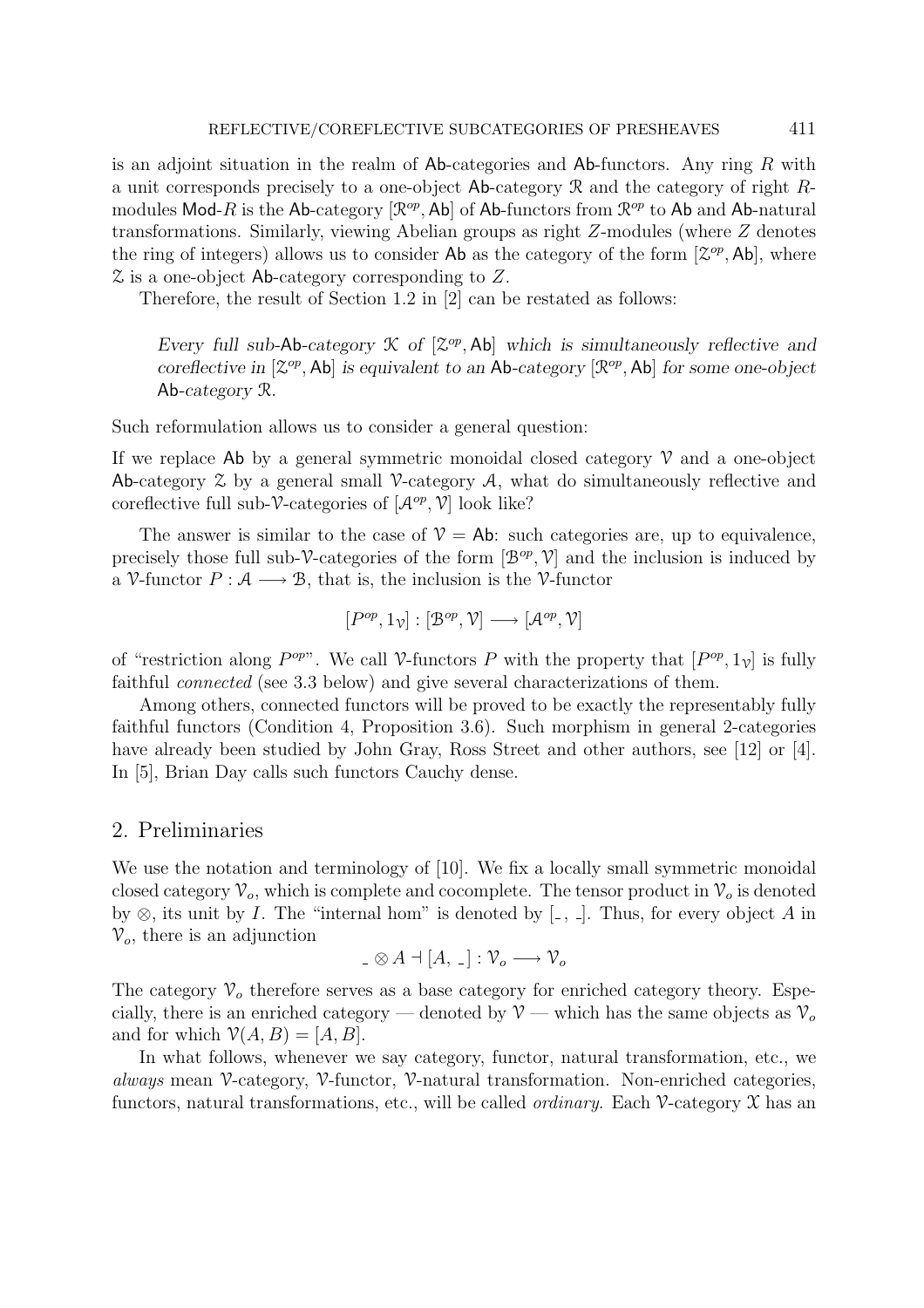underlying ordinary category  $\mathfrak{X}_o$  having the same objects as  $\mathfrak X$  and with hom-sets defined by

$$
\mathfrak{X}_o(X,Y) = \mathfrak{V}_o(I, \mathfrak{X}(X,Y))
$$

For a small category D and functors  $D: \mathcal{D}^{op} \longrightarrow \mathcal{V}$  and  $F: \mathcal{D} \longrightarrow \mathcal{K}$  a *colimit of* F *weighted by D* is an object  $D * F$  together with an isomorphism

$$
\mathcal{K}(D * F, K) \cong [\mathcal{D}^{op}, \mathcal{V}](D, \mathcal{K}(F_-, K))
$$

natural in K. A dual notion is that of a limit of  $F : \mathcal{D} \longrightarrow \mathcal{K}$  weighted by  $D : \mathcal{D} \longrightarrow \mathcal{V}$ .

For a small category A we denote by  $[\mathcal{A}^{op}, \mathcal{V}]$  the category of all functors  $H : \mathcal{A}^{op} \longrightarrow \mathcal{V}$ as objects and the hom-objects in  $[\mathcal{A}^{op}, \mathcal{V}]$  are defined by the end (a special weighted limit):

$$
[\mathcal{A}^{op},\mathcal{V}](H,G)=\int_{A}[HA,GA]
$$

This weighted limit exists. In fact, assumptions on  $\mathcal{V}_o$  entail that  $\mathcal V$  is complete and cocomplete, thus, so is  $[\mathcal{A}^{op}, \mathcal{V}]$ , weighted limits and colimits there being formed pointwise.

### 3. Connected Functors

In the present section we characterize those functors  $P : A \longrightarrow B$  for which the functor

$$
[P^{op}, 1_{\mathcal{V}}] : [\mathcal{B}^{op}, \mathcal{V}] \longrightarrow [\mathcal{A}^{op}, \mathcal{V}]
$$

is fully faithful and we show that, up to equivalence, these are precisely all simultaneously reflective and coreflective full subcategories of  $[\mathcal{A}^{op}, \mathcal{V}].$ 

We begin with the following well-known assertion (see, for example, Theorem 4.50) of [10] or Theorem 6.7.7 in the second volume of [3] for the proof):

3.1. LEMMA. Suppose that  $P : A \longrightarrow B$  is a functor between small categories. Then the functor

$$
[P^{op}, 1_{\mathcal{V}}] : [B^{op}, \mathcal{V}] \longrightarrow [\mathcal{A}^{op}, \mathcal{V}]
$$

$$
H \mapsto H \cdot P^{op}
$$

has both left and right adjoints.

A left adjoint of  $[P^{op}, 1_{\gamma}]$  assigns to  $H : \mathcal{A}^{op} \longrightarrow \mathcal{V}$  a left Kan extension of H along  $P^{op}$ , denoted by Lan<sub>P</sub><sup>op</sup>H. Analogously, a right adjoint of  $[P^{op}, 1_{\gamma}]$  assigns to  $H : \mathcal{A}^{op} \longrightarrow \mathcal{V}$  a right Kan extension of H along  $P^{op}$ , denoted by Ran $_{Pop}H$ .

If, in the notation of the previous lemma, the functor  $[P^{op}, 1_{\nu}]$  were full and faithful, it would therefore provide us with an example of a subcategory of presheaves which is simultaneously reflective and coreflective.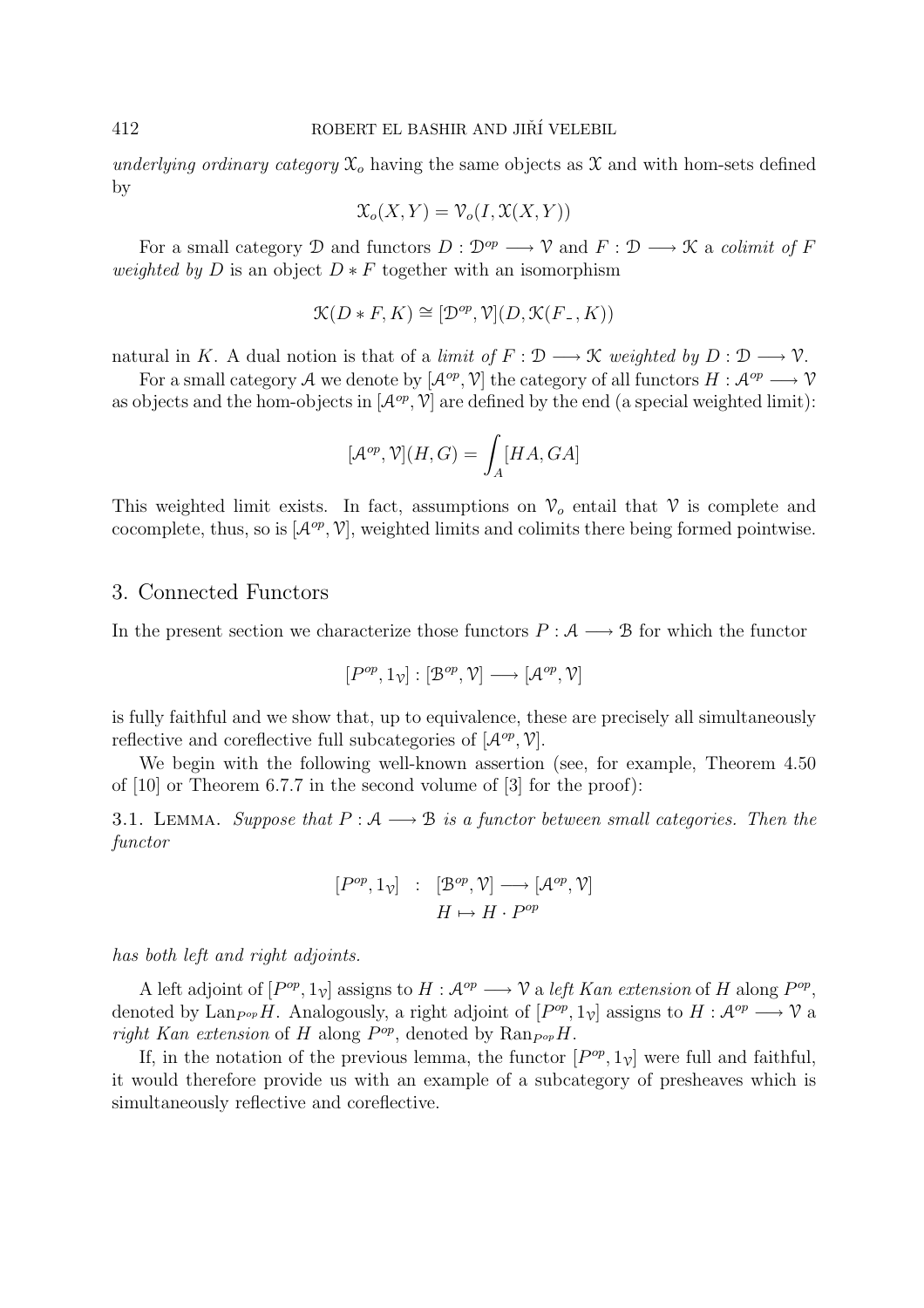3.2. DEFINITION. A functor  $P : A \longrightarrow B$  between small categories is called connected, if the restriction along  $P^{op}$ , that is, the functor

$$
[P^{op},1_{\mathcal{V}}]:[\mathcal{B}^{op},\mathcal{V}]\longrightarrow[\mathcal{A}^{op},\mathcal{V}]
$$

is full and faithful.

3.3. REMARK. The terminology "connected functor" has been proposed by Peter Johnstone in his lecture at PSSL in Cambridge in November 2000 for ordinary functors  $P: \mathcal{A} \longrightarrow \mathcal{B}$  for which the induced functor

$$
[P,1_{\mathsf{Set}}] : [\mathcal{B},\mathsf{Set}] \longrightarrow [\mathcal{A},\mathsf{Set}]
$$

is full and faithful. It follows, however, that this condition is equivalent to the requirement that

 $[P^{op}, 1_{Set}] : [B^{op}, Set] \longrightarrow [A^{op}, Set]$ 

is full and faithful (see Proposition 3.6 below or [1]). It is the latter condition which is more convenient for our setting — this is why we have chosen it in our definition.

3.4. REMARK. A useful necessary property of a connected functor  $P : A \longrightarrow B$  is its density, that is, the fact that the functor

$$
\widetilde{P} : \mathcal{B} \longrightarrow [\mathcal{A}^{op}, \mathcal{V}]
$$

$$
B \mapsto \mathcal{B}(P_-, B)
$$

is full and faithful. This follows immediately from the commutative triangle



where  $Y$  is the (full and faithful) Yoneda embedding.

Density of a functor  $P : A \longrightarrow B$  can equivalently be expressed by saying that each object B is represented as a weighted colimit  $PB * P$ , or, equivalently, that a left Kan extension  $\text{Lan}_P P$  of P along itself exists and is isomorphic to the identity functor  $1_B : \mathcal{B} \longrightarrow \mathcal{B}$  (see Theorem 5.1 of [10]).

3.5. DEFINITION. A functor  $P : A \longrightarrow B$  between small categories is called absolutely dense, if it is dense and all colimits  $PB$   $\ast$  P are absolute, that is, they are preserved by any functor.

An easy characterization of connected functors follows from analyzing a counit of the left Kan extension. For the case of  $\mathcal{V} =$  Set (that is, for ordinary categories) some of the characterizations below have been given in [1].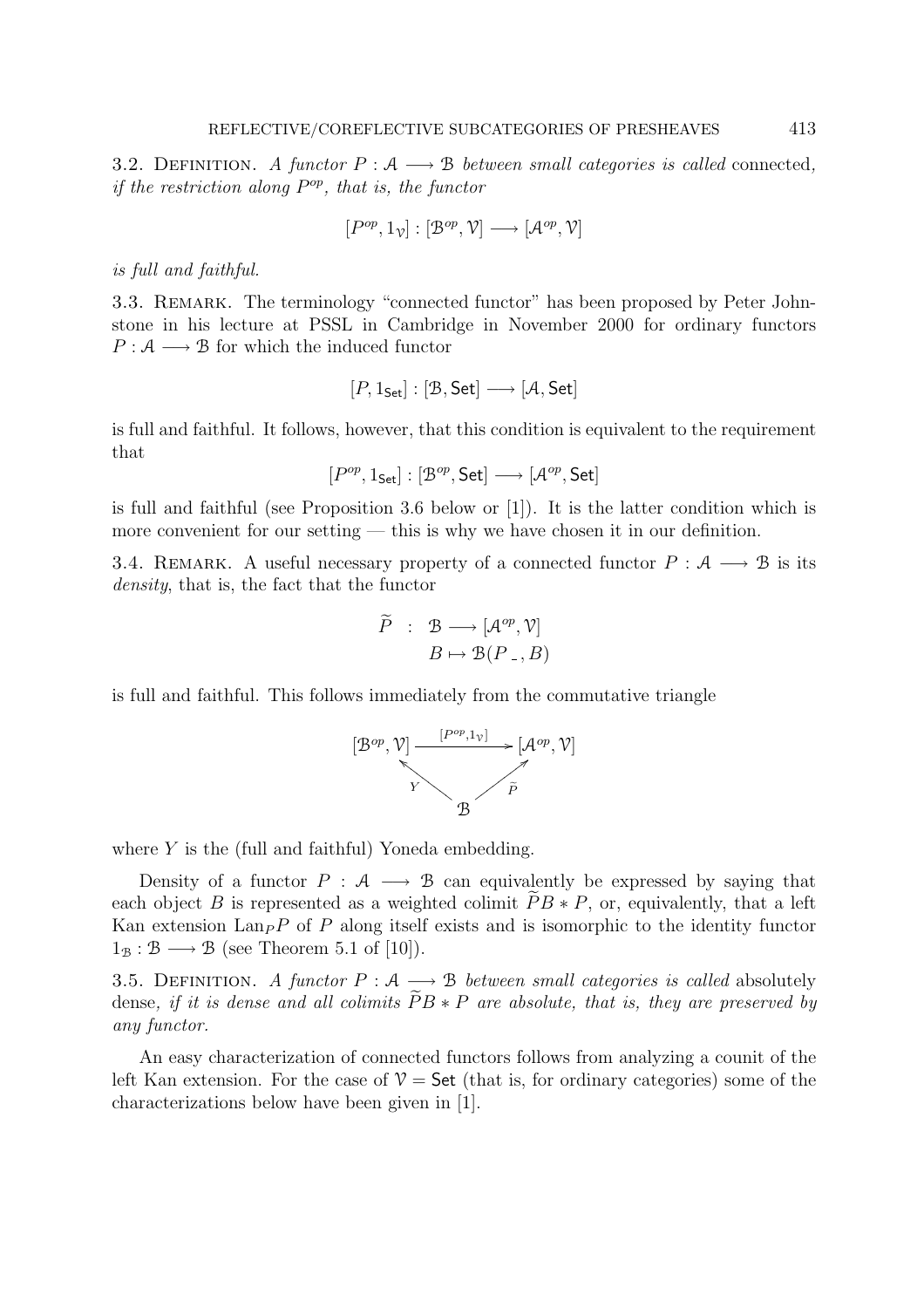3.6. PROPOSITION. For  $P : A \longrightarrow B$  between small categories the following are equivalent:

- 1. The functor P is connected.
- 2. For every object B of B, the counit

$$
\varepsilon_{YB}: \text{Lan}_{P^{op}}(YB \cdot P^{op}) \longrightarrow YB
$$

of Lan<sub>Pop</sub>(-)  $\exists$  [P<sup>op</sup>, 1<sub>V</sub>] is an isomorphism, where  $Y : \mathcal{B} \longrightarrow [\mathcal{B}^{op}, \mathcal{V}]$  denotes the Yoneda embedding.

- 3. The functor P is absolutely dense.
- 4. For every category  $\mathfrak X$ , the functor

$$
[P,1_{\mathfrak{X}}]:[\mathfrak{B},\mathfrak{X}]\longrightarrow[\mathcal{A},\mathfrak{X}]
$$

is full and faithful.

5. The functor  $P^{op}: \mathcal{A}^{op} \longrightarrow \mathcal{B}^{op}$  is connected, that is, the functor

$$
[P,1_{\mathcal{V}}] : [\mathcal{B}, \mathcal{V}] \longrightarrow [\mathcal{A}, \mathcal{V}]
$$

is full and faithful.

6. For every pair of functors  $W : \mathcal{B}^{op} \longrightarrow \mathcal{V}$  and  $D : \mathcal{B} \longrightarrow \mathcal{X}$  a weighted colimit  $W * D$ exists if and only if a weighted colimit  $(W \cdot P^{op}) * (D \cdot P)$  exists and both colimits are isomorphic.

PROOF. Condition 1 is equivalent to the fact that  $\varepsilon$  evaluated at any  $H : \mathcal{B}^{op} \longrightarrow \mathcal{V}$  is a natural isomorphism. Since any such H can be expressed as a weighted colimit  $H * Y$  of representables, and since both  $\text{Lan}_{P^{\text{op}}}(\_)$  and  $[P^{\text{op}}, 1_{\nu}]$  preserve colimits (see Lemma 3.1), conditions 1 and 2 are equivalent.

2 implies 3.  $P$  is dense by considerations in 3.4. To prove that  $P$  is absolutely dense, we verify that every functor  $F : \mathcal{B} \longrightarrow \mathcal{X}$  preserves weighted colimits  $B \cong \widetilde{P}B * P$ . In fact, recall that  $[P^{op}, 1_{\gamma}]$  is assumed to be full and faithful and use  $PB = \mathcal{B}(. , B) \cdot P^{op}$ to deduce the following isomorphisms

$$
\mathcal{X}\Big(\widetilde{P}B * F \cdot P, X\Big) \cong [\mathcal{A}^{op}, \mathcal{V}]\Big(\mathcal{B}(P_-, B), \mathcal{X}(F \cdot P_-, X)\Big) \cong [\mathcal{A}^{op}, \mathcal{V}]\Big(\mathcal{B}(-, B) \cdot P^{op}, \mathcal{X}(F_-, X) \cdot P^{op}\Big) \cong [\mathcal{B}^{op}, \mathcal{V}]\Big(\mathcal{B}(-, B), \mathcal{X}(F_-, X)\Big) \cong \mathcal{X}(FB, X)
$$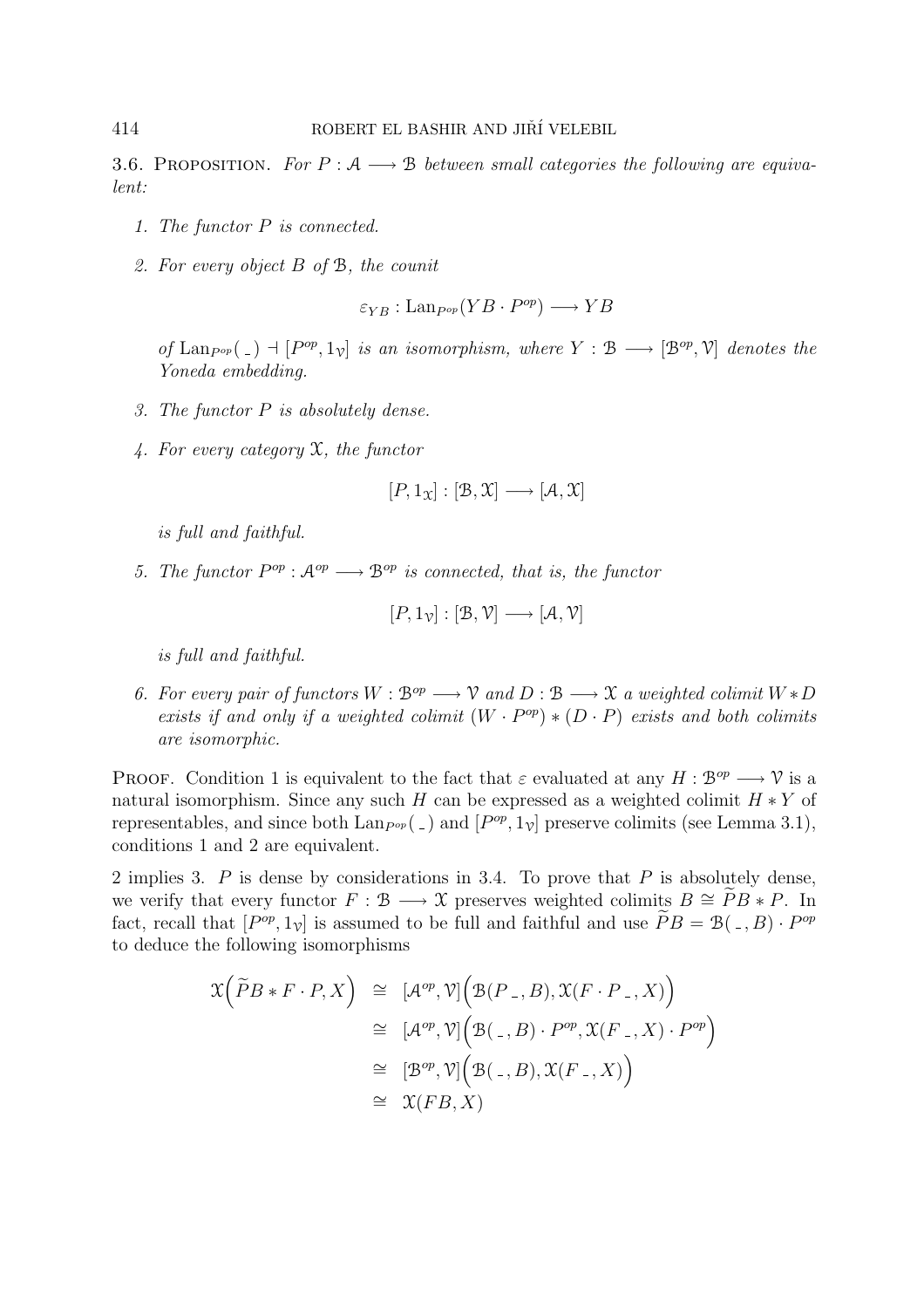natural in every object  $X$  in  $\mathfrak{X}$ .

3 implies 4. Since we assume that P is absolutely dense, this means that a left Kan extension Lan<sub>P</sub>  $\cong$  1<sub>B</sub> of P along itself is preserved by any functor  $F : \mathcal{B} \longrightarrow \mathcal{X}$ . Thus, for any pair  $F, G : \mathcal{B} \longrightarrow \mathcal{X}$  of functors we have isomorphisms

$$
[\mathcal{B}, \mathcal{X}](F, G) \cong [\mathcal{B}, \mathcal{X}] (\text{Lan}_{P}(F \cdot P), G)
$$
  

$$
\cong [\mathcal{A}, \mathcal{X}](F \cdot P, G \cdot P)
$$

where the last isomorphism is induced by precomposing with  $P$ . We conclude that condition 4 holds.

Since 4 clearly implies 5, we prove that 5 implies 2. Analogously to the equivalence of conditions 1 and 2 we firstly deduce that condition 5 is equivalent to the fact that the counit of  $\text{Lan}_P(\square) \dashv [P, 1_\mathcal{V}]$  is an isomorphism, whenever it is evaluated at a representable functor  $\mathcal{B}(B', \, \_).$  Thus, the map

$$
\int^A \mathcal{B}(B', PA) \otimes \mathcal{B}(PA, B) \longrightarrow \mathcal{B}(B', B)
$$

induced by composition, is an isomorphism, natural in both  $B$  and  $B'$ . Therefore, condition 2 holds, since the natural isomorphism

$$
\int^{A} \mathcal{B}(\, .\, , PA) \otimes \mathcal{B}(PA, B) \longrightarrow \mathcal{B}(\, .\, , B)
$$

is precisely  $\varepsilon_{YB}$ .

1 implies 6. Consider the following isomorphisms

$$
\mathcal{X}((W \cdot P^{op} * (D \cdot P), X)) \cong [\mathcal{A}^{op}, \mathcal{V}](W \cdot P^{op}, \mathcal{X}(D \cdot P_{-}, X))
$$
  
\n
$$
\cong [\mathcal{A}^{op}, \mathcal{V}](W \cdot P^{op}, \mathcal{X}(D_{-}, X) \cdot P^{op})
$$
  
\n
$$
\cong [\mathcal{B}^{op}, \mathcal{V}](W, \mathcal{X}(D_{-}, X))
$$
  
\n
$$
\cong \mathcal{X}(W * D, X)
$$

natural in X.

6 implies 1. Apply condition 6 to the case when D is the Yoneda embedding  $Y : \mathcal{B} \longrightarrow$  $[\mathcal{B}^{op}, \mathcal{V}]$ . Since  $(W \cdot P^{op}) * (Y \cdot P)$  is isomorphic to  $\text{Lan}_{P^{op}}(W \cdot P^{op})$  and since  $W * Y$  is isomorphic to W, from

$$
(W \cdot P^{op}) * (Y \cdot P) \cong W
$$

we conclude that the counit of  $\text{Lan}_{P^{\text{op}}}(-)$  +  $[P^{\text{op}}, 1_{\nu}]$  is an isomorphism. Therefore  $[P^{op}, 1_{\mathcal{V}}]$  is full and faithful. Ē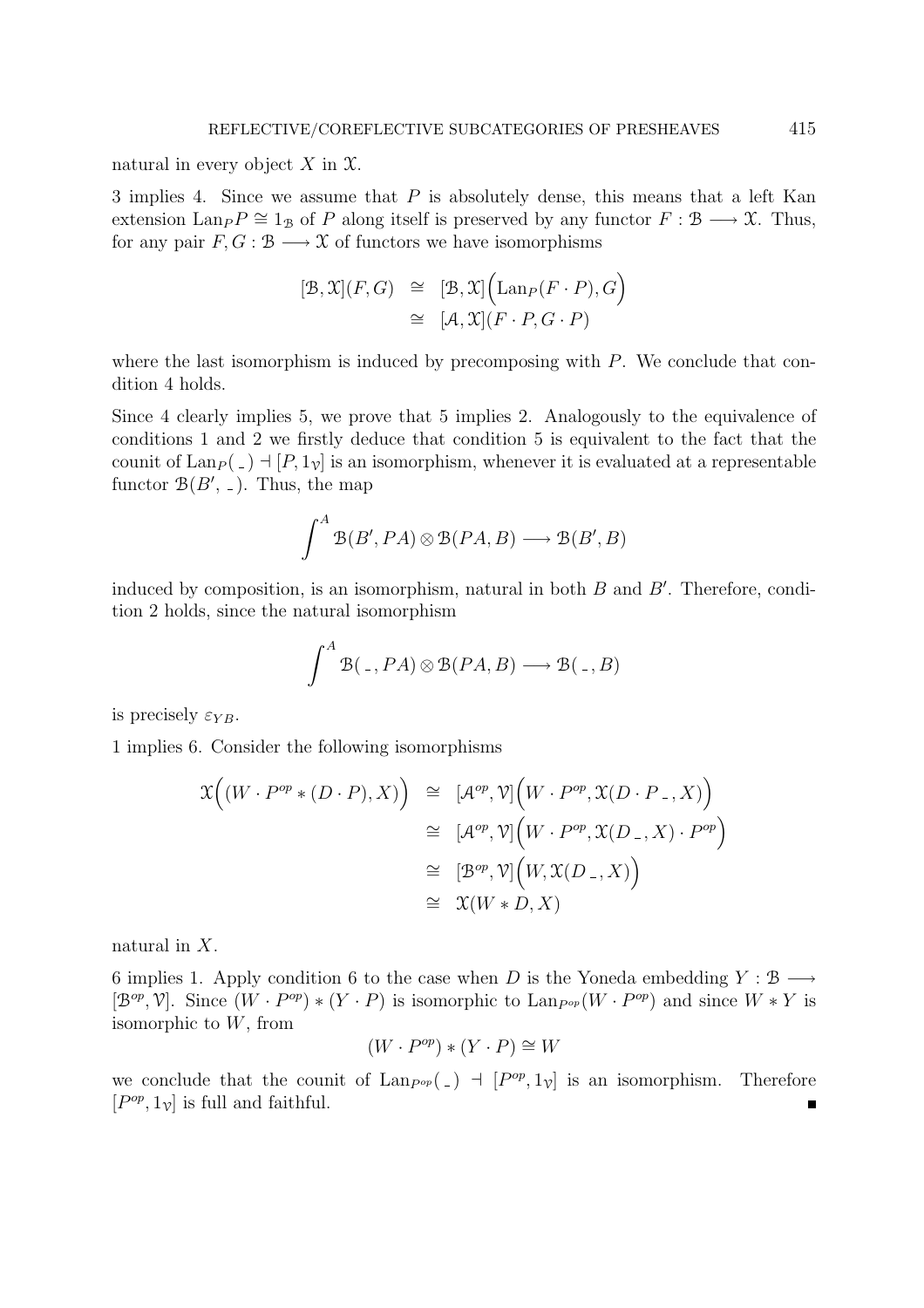3.7. Examples. The above proposition allows one to characterize connected functors for some choices of the base category  $\mathcal V$ .

1. In case when  $\mathcal V$  is the category  $\mathsf{Ab}$  of Abelian groups and their homomorphisms, connected functors between one-object categories (that is, homomorphisms of rings with unit) are precisely epimorphisms of rings (see [11]). It holds that the functor  $P: R \longrightarrow S$  is an epimomorphism if and only if the canonical map  $m: S \otimes S \longrightarrow S$ ,  $m(s \otimes s') = ss'$  is a bijection (Proposition 16.3 in [11]). Connected functors do not increase the size of infinite rings. For the classification of connected functors with domain  $Z$ , see [2].

It has been proved in 2.4 of [7] that every epimorphism  $f: R \longrightarrow S$  of rings with unit induces a full embedding of categories

$$
[P,1_{\mathfrak{X}}]:[\mathcal{S},\mathfrak{X}]\longrightarrow[\mathcal{R},\mathfrak{X}]
$$

for any Ab-category  $X$ . (Here, S and R denote the one-object Ab-categories corresponding to R and S.) Condition 4 of Proposition 3.6 shows that a converse also holds.

2. In case when  $\mathcal V$  is the category **Set** of sets and mappings we obtain the following characterization of connected functors  $P : A \longrightarrow B$  (see Theorem 2.1 in [1]):

Firstly, for every arrow  $f : B' \longrightarrow B$  in B define the category  $f \text{ // } P$  as follows:

- objects are pairs  $\langle p : B' \longrightarrow PA, q : PA \longrightarrow B \rangle$  with  $q \cdot p = f$
- morphisms from  $\langle p : B' \longrightarrow PA, q : PA \longrightarrow B \rangle$  to  $\langle p' : B' \longrightarrow PA', q' :$  $PA' \longrightarrow B$  are those morphisms  $h : A \longrightarrow A'$  such that  $Ph \cdot p = p'$  and  $Ph \cdot q' = q.$

Then P is connected if and only if the category  $f \text{ }\mathscr{N}$  P is connected for every  $f : B' \longrightarrow B$ . This can be seen immediately from Proposition 3.6: the functor P is connected if and only if the map

$$
\int^A \mathcal{B}(B', PA) \times \mathcal{B}(PA, B) \longrightarrow \mathcal{B}(B', B)
$$

induced by composition, is an isomorphism. Thus, the elements of the coend on the left are in one to one correspondence with morphisms  $f : B \longrightarrow B'$ . This is precisely to say that every category of the form  $f \nmid P$  is connected.

Connected functors between one-object ordinary categories are precisely epimorphisms in the category of monoids (see Corollary 2.2 in [7]). Such an epimorphism may increase the size of monoid M only if M is finite — see [6]. An easy example of a connected functor which is not full is the inclusion of the additive monoid  $N$  of natural numbers into the monoid Z of integers.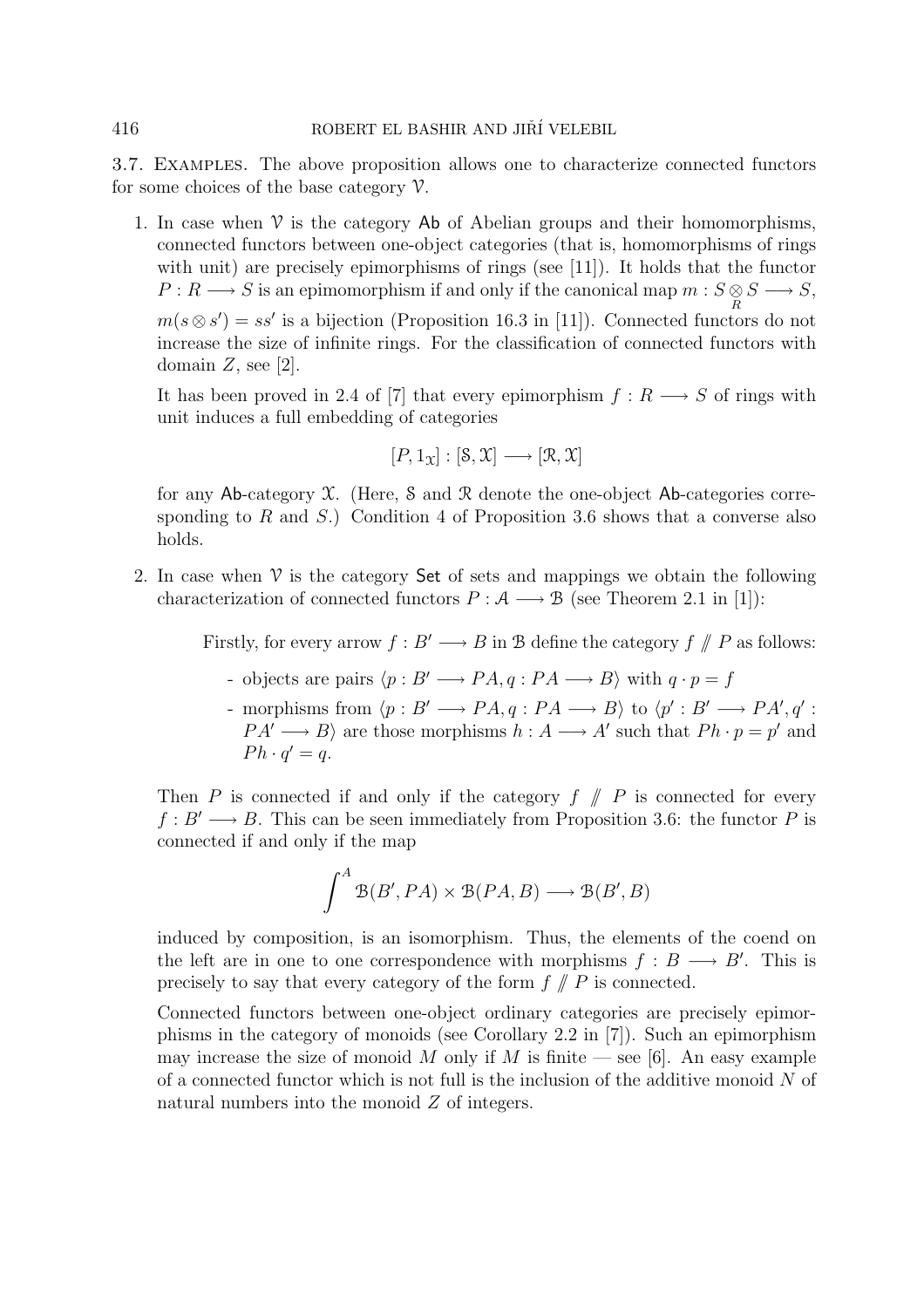Connected functors between ordinary categories are not precisely the epimorphisms. It holds that if a functor  $P$  is an epimorphism which is one-to-one on objects, then P is connected (Corollary 2.2 of [7]). It is shown in [1] that connected functors  $P: \mathcal{A} \longrightarrow \mathcal{B}$  are precisely lax epimorphisms in the 2-category Cat of small categories, functors and natural transformations. A functor  $P : A \longrightarrow B$  is, by definition, a lax epimorphism whenever the functor

$$
[P,1_{\mathfrak{X}}]:[\mathfrak{B},\mathfrak{X}]\longrightarrow[\mathcal{A},\mathfrak{X}]
$$

is full and faithful for every small category  $\mathfrak X$  (see also condition 4 of Proposition 3.6).

The next result shows that connected functors enjoy good closure properties.

3.8. Lemma. The class of connected functors is closed under composition and tensor products.

PROOF. It is clear that  $Q \cdot P : A \longrightarrow C$  is a connected functor whenever  $P : A \longrightarrow B$ and  $Q : \mathcal{B} \longrightarrow \mathcal{C}$  are connected functors.

To show that  $P \otimes Q : A \otimes \mathcal{C} \longrightarrow B \otimes \mathcal{D}$  is a connected functor for connected functors  $P: \mathcal{A} \longrightarrow \mathcal{B}$  and  $Q: \mathcal{C} \longrightarrow \mathcal{D}$  it suffices to show that

$$
P \otimes 1_{\mathcal{C}} : A \otimes \mathcal{C} \longrightarrow B \otimes \mathcal{C} \text{ and } 1_{\mathcal{B}} \otimes Q : B \otimes \mathcal{C} \longrightarrow B \otimes \mathcal{D}
$$

are connected functors, because  $P \otimes Q = (1_B \otimes Q) \cdot (P \otimes 1_C)$ .

Connectedness of  $P \otimes 1_{\mathcal{C}}$  follows immediately from the commutative diagram

$$
[\mathcal{B} \otimes \mathcal{C}, \mathcal{V}] \xrightarrow{[P \otimes 1_{\mathcal{C}}, \mathcal{V}]} [\mathcal{A} \otimes \mathcal{C}, \mathcal{V}]
$$

$$
\cong \downarrow \qquad \qquad \downarrow \cong
$$

$$
[\mathcal{B}, [\mathcal{C}, \mathcal{V}]] \xrightarrow{[P, 1_{[\mathcal{C}, \mathcal{V}]}]} [\mathcal{A}, [\mathcal{C}, \mathcal{V}]]
$$

and connectedness of  $1_B \otimes Q$  is proved in a similar way.

3.9. Remark. Connected functors can also be characterized via profunctors.

Recall that the bicategory Prof of profunctors is defined as follows (see, for example, [3] for details):

- 1. Objects are small categories.
- 2. Morphisms from X to Y are functors  $\mathcal{Y}^{op} \otimes \mathcal{X} \longrightarrow \mathcal{V}$  called profunctors (also bimodules, or distributors) and denoted by  $\mathfrak{X} \longrightarrow \mathcal{Y}$ .
- 3. 2-cells are natural transformations between the respective functors.

 $\blacksquare$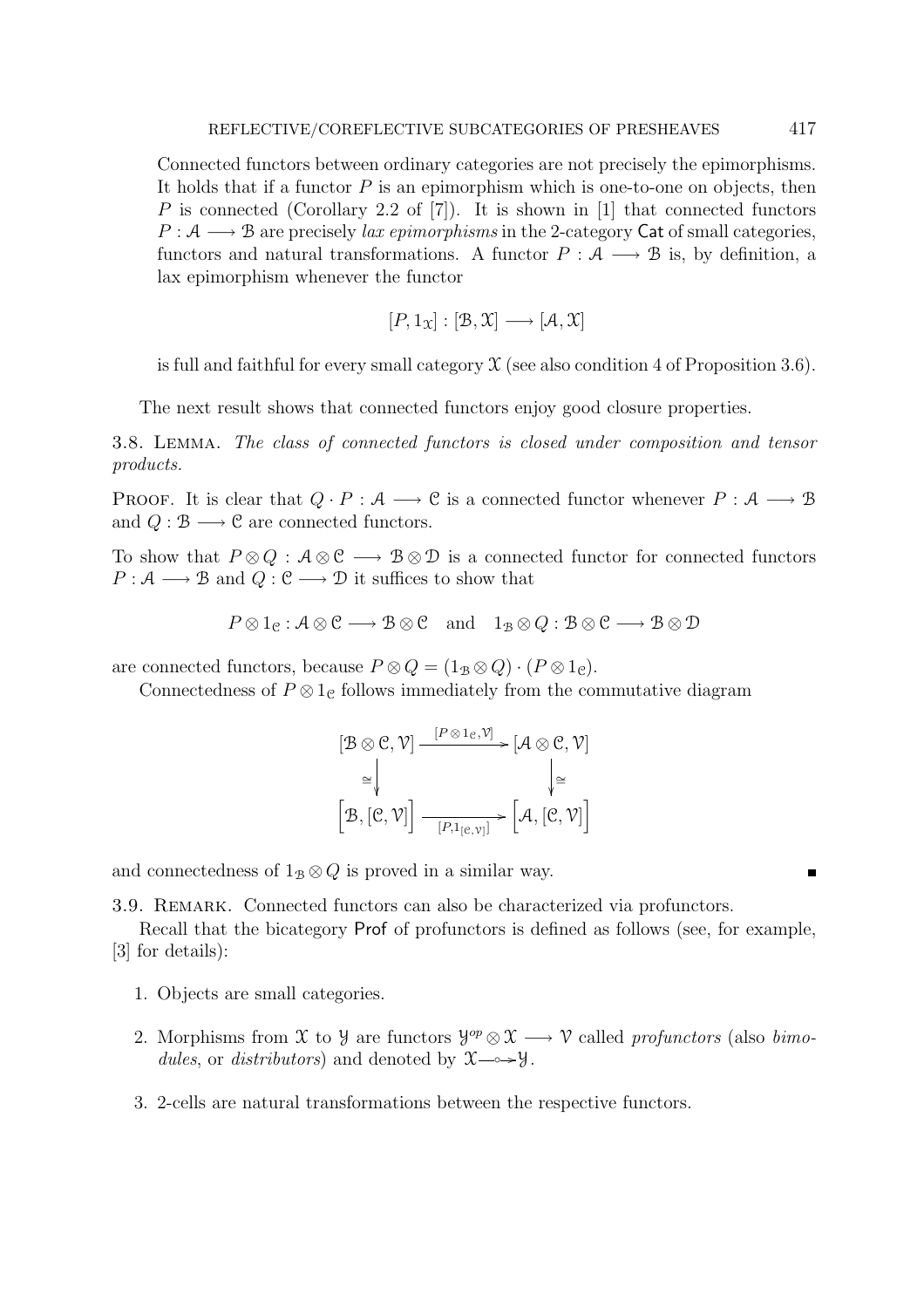4. For profunctors

$$
\varphi: \mathfrak{X} \longrightarrow \mathcal{Y} \quad \text{and} \quad \psi: \mathcal{Y} \longrightarrow \mathcal{Z}
$$

the composite profunctor  $\psi \cdot \varphi : \mathfrak{X} \longrightarrow \mathfrak{X}$  has values

$$
(\psi \cdot \varphi)(Z, X) = \int^Y \psi(Z, Y) \otimes \varphi(Y, X)
$$

This composition is associative up to an isomorphism and an identity profunctor  $i_{\mathfrak{X}} : \mathfrak{X} \longrightarrow \mathfrak{X}$  is the hom-functor of the category  $\mathfrak{X}$ .

Recall that every functor  $P : A \longrightarrow B$  between small categories induces a pair of profunctors

$$
P^{\diamond} : \mathcal{A} \longrightarrow \mathcal{B} \text{ and } P_{\diamond} : \mathcal{B} \longrightarrow \mathcal{A}
$$

where  $P^{\diamond}(B, A) = \mathcal{B}(B, PA)$  and  $P_{\diamond}(A, B) = \mathcal{B}(PA, B)$ . Moreover, there is always an adjunction

$$
P^\diamond \dashv P_\diamond
$$

in Prof with counit  $P^{\diamond} \cdot P_{\diamond} \longrightarrow i_{\mathcal{B}}$  defined pointwise by the morphism

$$
\varepsilon_{B',B}: \int^A \mathfrak{B}(B', PA) \otimes \mathfrak{B}(PA, B) \longrightarrow \mathfrak{B}(B', B)
$$

which is the unique morphism induced by composition.

Thus, by Proposition 3.6, P is connected if and only if the counit of  $P^{\diamond} \dashv P_{\diamond}$  is an isomorphism.

It will be useful later to note that the unit  $i_A \longrightarrow P_{\circ} \cdot P^{\circ}$  of  $P^{\circ} \dashv P_{\circ}$  is given pointwise by the morphism

$$
\mathcal{A}(A',A) \longrightarrow \int^B \mathcal{B}(PA',B) \otimes \mathcal{B}(B,PA)
$$

which is the action  $P_{A',A}: \mathcal{A}(A',A) \longrightarrow \mathcal{B}(PA',PA)$  of P on hom-objects — here, we use the fact that  $\int^B \mathcal{B}(PA',B) \otimes \mathcal{B}(B,PA) \cong \mathcal{B}(PA',PA)$ .

We now show that one can assume, without loss of generality, that connected functors are surjective on objects. Recall that small categories  $\mathfrak X$  and  $\mathfrak Y$  are called Morita equivalent, if the corresponding categories of presheaves  $[\mathfrak{X}^{op}, \mathfrak{V}]$  and  $[\mathcal{Y}^{op}, \mathcal{V}]$  are equivalent, or, equivalently, if the categories  $\mathfrak X$  and  $\mathfrak Y$  are equivalent in the bicategory Prof.

3.10. LEMMA. Suppose that  $P : A \longrightarrow B$  is a connected functor. Factorize P as



with F surjective on objects and G fully faithful. Then F is connected and  $\mathfrak{C}, \mathfrak{B}$  are Morita equivalent categories.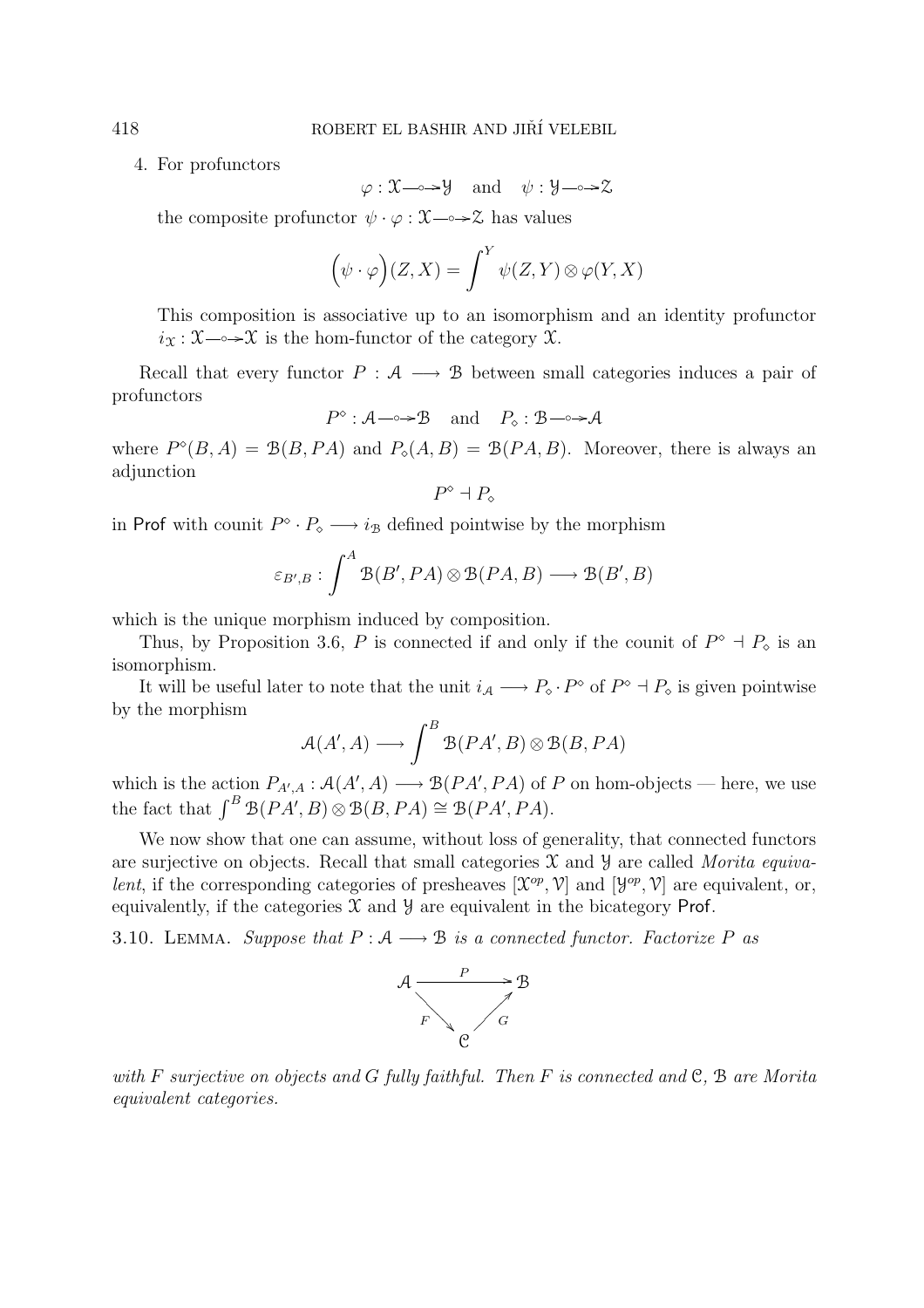PROOF. For every  $H, K : \mathcal{B}^{op} \longrightarrow \mathcal{V}$  the following triangle commutes:



Since  $F$  is surjective on objects, the morphism

 $[F^{op}, 1_{\mathcal{V}}]_{HG^{op},KG^{op}}$ 

is a monomorphism (see the proof of Proposition 5.11 of [10]). Since it is also a split epimorphism, we conclude that it is an isomorphism. Thus, also the morphism

$$
[G^{op}, 1_{\mathcal{V}}]_{H,K}
$$

is an isomorphism and we have shown that  $G$  is a fully faithful connected functor. By Remark 3.9 the adjunction of profunctors  $G^{\diamond} \dashv G_{\diamond}$  is an adjoint equivalence, thus  $\mathfrak C$  and  $\mathcal B$  are Morita equivalent categories. As a consequence, the functor  $F$  is connected.  $\blacksquare$ 

The main result of this paper shows that, up to equivalence, there are no other simultaneously reflective and coreflective full subcategories of  $[\mathcal{A}^{op}, \mathcal{V}]$  than inclusions of the form

$$
[P^{op},1_{\mathcal{V}}]:[\mathcal{B}^{op},\mathcal{V}]\longrightarrow[\mathcal{A}^{op},\mathcal{V}]
$$

for a (necessarily connected) functor  $P : A \longrightarrow B$  which is surjective on objects.

3.11. THEOREM. Let  $A$  be a small category and let  $J$  be a full embedding

$$
J: \mathcal{K} \longrightarrow [\mathcal{A}^{op}, \mathcal{V}].
$$

of a simultaneously reflective and coreflective subcategory. Then there exists a connected functor  $P : A \longrightarrow B$  which is surjective on objects such that, up to equivalence, the embedding J is

 $[P^{op}, 1_{\mathcal{V}}]:[\mathcal{B}^{op}, \mathcal{V}] \longrightarrow [\mathcal{A}^{op}, \mathcal{V}]$ 

PROOF. Form the composite

$$
\mathcal{A} \xrightarrow{Y} [\mathcal{A}^{op}, \mathcal{V}] \xrightarrow{L} \mathcal{K}
$$

of the Yoneda embedding and the left adjoint  $L$  of  $J$  and denote it by  $E$ . Then  $E$  is a dense functor and  $J : \mathcal{K} \longrightarrow [\mathcal{A}^{op}, \mathcal{V}]$  is isomorphic to a fully faithful functor

$$
\widetilde{E}: K \mapsto \mathcal{K}(E_-, K)
$$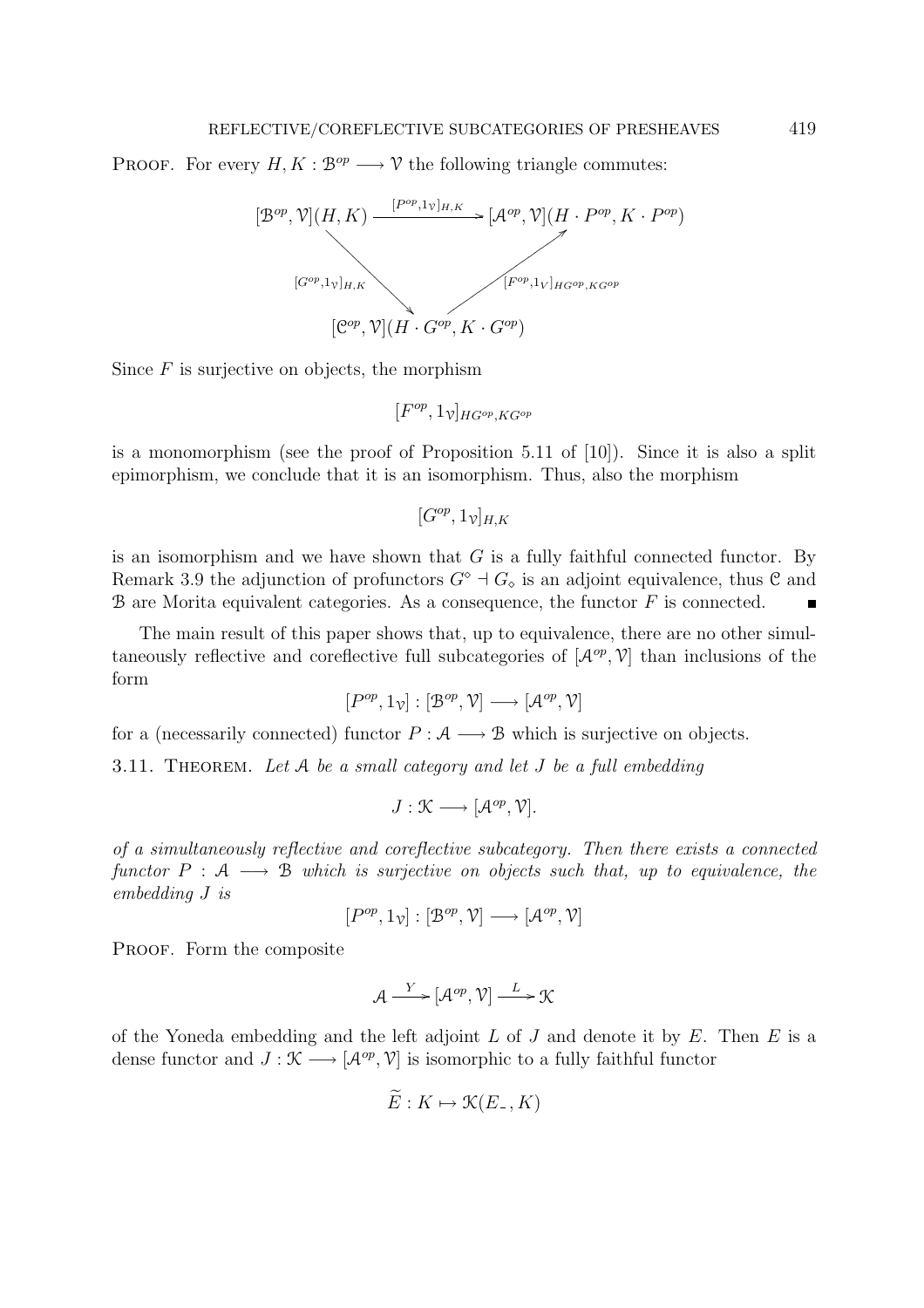(see Proposition 5.15 of [10]).

Factorize  $E$  as follows:



where  $P$  is surjective on objects and  $E'$  is fully faithful. Since  $E$  is dense, so are  $P$  and  $E'$  (Theorem 5.13 of [10]) and the triangle



commutes, because  $E' \cdot P = E$ .

The functor  $E': \mathcal{K} \longrightarrow [\mathcal{B}^{op}, \mathcal{V}]$  has a left adjoint  $\Box * E'$ , sending a functor  $H : \mathcal{B}^{op} \longrightarrow$ V to a colimit  $H * E'$  of E' weighted by H, because  $\mathcal K$  is cocomplete.

It remains to show that the functor  $E'$  is an equivalence. It is clearly full and faithful, since  $E'$  is dense. It suffices to show that  $E'$  is essentially surjective on objects. This is done in the following steps:

1. Firstly observe that every object of the form  $E'A$  is small-projective in  $\mathcal{K}$ , that is, the hom-functor

$$
\mathcal{K}(E'A, \_) : \mathcal{K} \longrightarrow \mathcal{V}
$$

preserves all colimits. Indeed, consider a colimit  $W * D$  in  $K$ . Then we obtain the following isomorphisms

$$
\mathcal{K}(E'A, W * D) \cong \mathcal{K}(LYA, W * D)
$$
  
\n
$$
\cong [\mathcal{A}^{op}, \mathcal{V}]\Big(YA, \widetilde{E}(W * D)\Big)
$$
  
\n
$$
\cong W * [\mathcal{A}^{op}, \mathcal{V}](YA, \widetilde{E}D_{-})
$$
  
\n
$$
\cong W * \mathcal{K}(E'A, D_{-})
$$

by using the fact that  $L \dashv E$  and that E preserves colimits (since E is a left adjoint).

- 2. From the above it follows that  $E'$  preserves small colimits.
- 3. To conclude the proof, take any  $H : \mathcal{B}^{op} \longrightarrow \mathcal{V}$ . Then the following isomorphisms

$$
\widetilde{E'}(H * E') \cong H * \widetilde{E'}E' \cong H * Y \cong H
$$

take place, because E' is full and faithful and thus the composite  $E' \cdot E'$  is the Yoneda embedding Y.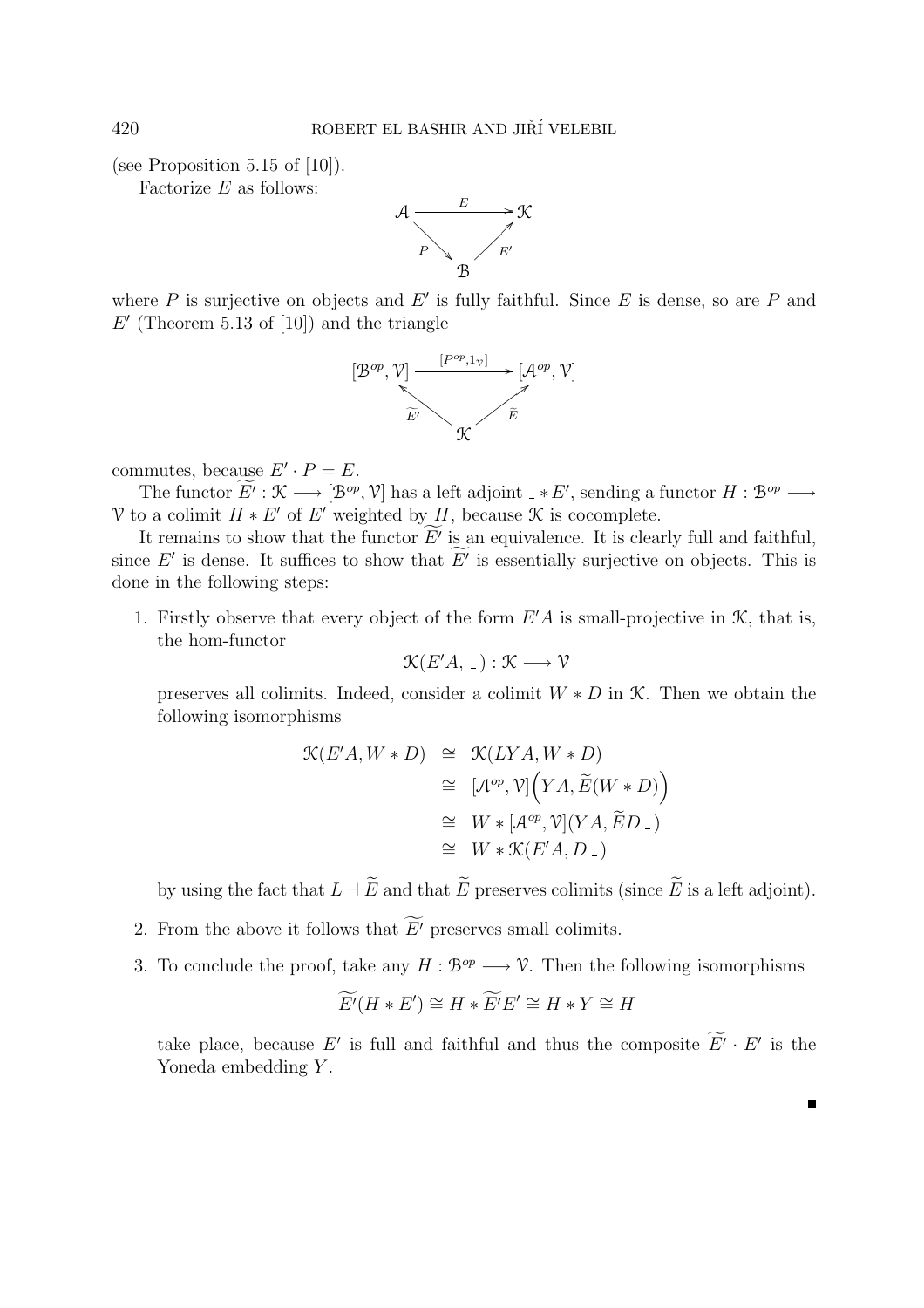Since the category V itself is equivalent to  $[\mathcal{I}^{op}, \mathcal{V}]$ , where J is the one-object unit category, as a consequence of Theorem 3.11 we obtain:

3.12. COROLLARY. Any full reflective and coreflective subcategory of  $\mathcal V$  is equivalent to the category of the form  $[A^{op}, V]$ , where A has one object, that is, it corresponds to a monoid in V.

3.13. Examples.

- 1. Any (not necessarily commutative) ring  $R$  with a unit can be viewed as a oneobject Ab-category R. Theorem 3.11 asserts that full reflective and coreflective subcategories of  $[\mathcal{R}^{op}, \mathsf{Ab}]$  are of the form  $[\mathcal{S}^{op}, \mathcal{V}]$  for a one-object Ab-category S, that is, a ring S with a unit. Moreover, the inclusion  $\mathcal{S}^{op}, \mathcal{V} \rightarrow [\mathcal{R}^{op}, \mathcal{V}]$  is induced by an epimorphism of rings  $f : R \longrightarrow S$  (see Example 3.7). Thus, full reflective and coreflective subcategories of right R-modules are up to equivalence precisely categories of right S-modules for ring-epimorphic images S of R.
- 2. More in general, given a commutative theory, that is, a variety  $\mathcal V$  of algebras in which all operations are homomorphisms, we can produce in a natural way the tensor product with one-generated free algebra as its unit (see [3]). By Theorem 3.11 we can represent full reflective and coreflective subcategories of the presheaf categories  $[{\cal A}^{op}, V]$ , for the resulting enriched category V, by connected functors. Among the many instances of this construction one can find the varieties of medial groupoids (see, for example, [8]), commutative semigroups, abelian groups.
- 3. From Theorem 3.11 we can conclude that, up to equivalence, Set does not have any simultaneously reflective and coreflective full subcategories than Set itself. This can be seen as follows:

Let J be a monoid on one-element set, considered as a category. Then  $[\mathcal{I}^{op}, \mathsf{Set}]$ is equivalent to Set and any reflective and coreflective subcategory  $J: \mathcal{K} \longrightarrow$  Set must be, up to equivalence, of the form  $[P^{op}, 1_{Set}] : [\mathcal{B}^{op}, \mathsf{Set}] \longrightarrow [\mathcal{I}^{op}, \mathsf{Set}]$ , where  $P: \mathcal{I} \longrightarrow \mathcal{B}$  is an epimorphism of monoids (see Example 3.7).

Since, by Remark 3.4, the functor  $P$  is dense, the monoid  $B$  must be isomorphic to the monoid of I-equivariant maps of B to itself. Since every map is I-equivariant, it follows that B must be isomorphic to I.

By Remark 3.9, a functor  $P : A \longrightarrow B$  is connected if and only if the adjunction  $P^{\diamond}$  +  $P_{\diamond}$  of the corresponding profunctors is a "full reflection", that is, if the counit of this adjunction is an isomorphism. Applying Theorem 3.11 we now show that every full reflection of profunctors is generated by a connected functor. More precisely, the following holds:

3.14. PROPOSITION. Suppose that  $\varphi : \mathcal{B} \longrightarrow \mathcal{A}$  and  $\psi : \mathcal{A} \longrightarrow \mathcal{B}$  are profunctors with  $\psi \dashv \varphi$  and such that the counit  $\psi \cdot \varphi \longrightarrow i_{\mathcal{B}}$  is an isomorphism. Then there is a category C and a connected functor  $P: \mathcal{A} \longrightarrow \mathcal{C}$  such that C is Morita equivalent to B and the adjunction  $\psi \dashv \varphi$  is, up to this equivalence, the adjunction  $P^{\diamond} \dashv P_{\diamond}$ .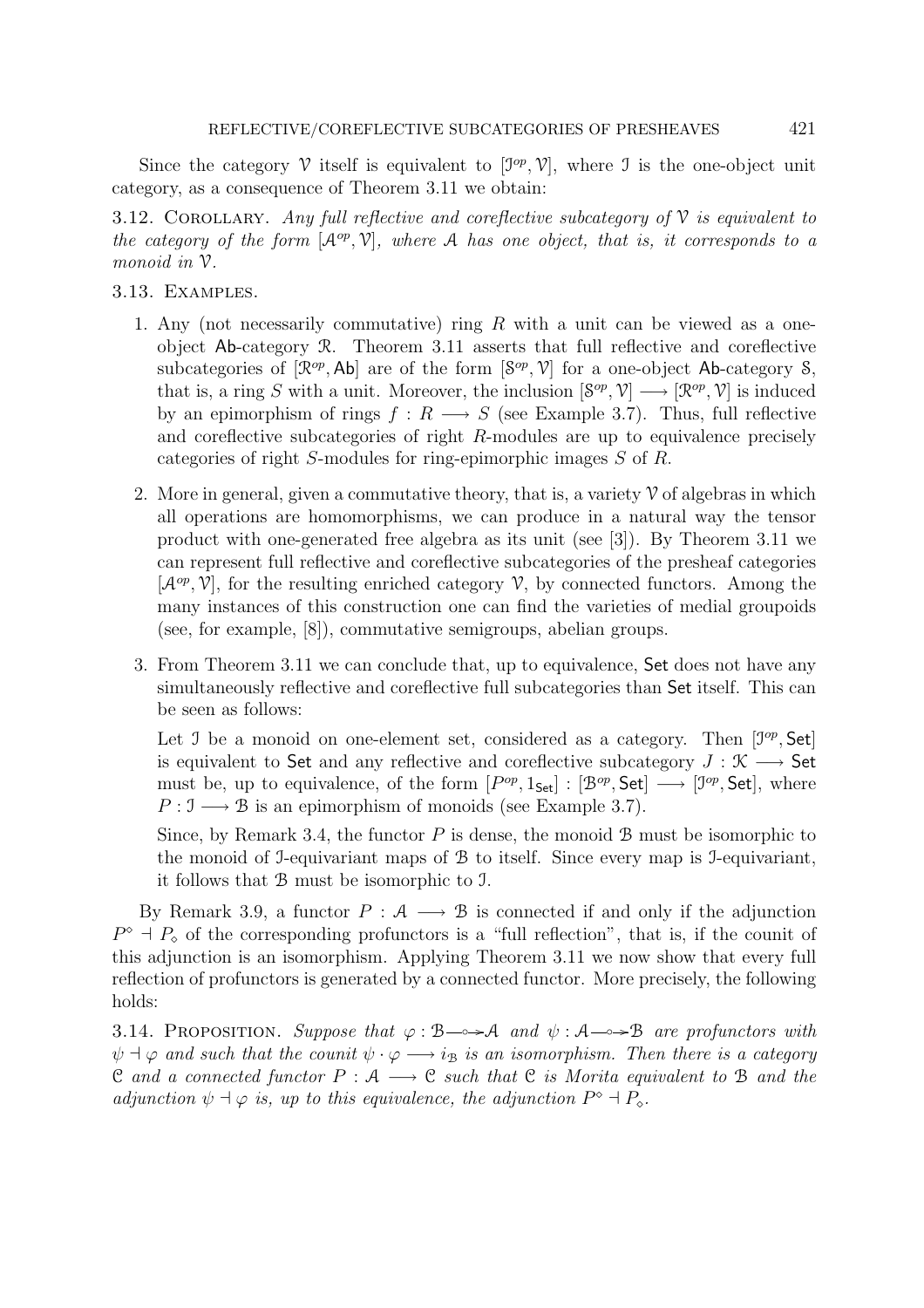PROOF. Put  $tr(\varphi): \mathcal{B} \longrightarrow [\mathcal{A}^{op}, \mathcal{V}]$  and  $tr(\psi): \mathcal{A} \longrightarrow [\mathcal{B}^{op}, \mathcal{V}]$  to be the functors

 $\text{tr}(\varphi) : B \mapsto \varphi(\overline{\ } ,B)$  and  $\text{tr}(\psi) : A \mapsto \psi(\overline{\ } ,A)$ 

and consider the functors

$$
\underline{\phantom{x}}^{\mathcal{A}} \text{ tr}(\varphi) : [\mathcal{B}^{op}, \mathcal{V}] \longrightarrow [\mathcal{A}^{op}, \mathcal{V}] \quad \text{and} \quad \underline{\phantom{x}}^{\mathcal{A}} \text{ tr}(\psi) : [\mathcal{A}^{op}, \mathcal{V}] \longrightarrow [\mathcal{B}^{op}, \mathcal{V}]
$$

By assumption,  $-\ast \text{tr}(\psi)$  +  $-\ast \text{tr}(\varphi)$  and the counit of this adjunction is an isomorphism. Since, clearly, the functor  $-\ast \text{tr}(\varphi)$  preserves colimits, it has a right adjoint. Thus, the functor

$$
\underline{\ \ }\ast\operatorname{tr}(\varphi):[\mathcal{B}^{op},\mathcal{V}]\longrightarrow[\mathcal{A}^{op},\mathcal{V}]
$$

is a full embedding of a simultaneously reflective and coreflective subcategory. The rest follows by applying Theorem 3.11.

### References

- [1] J. Adámek, R. El Bashir, M. Sobral and J. Velebil, On Functors Which Are Lax Epimorphisms, *Theory and Appl. Cat.* Vol. 8, 2001, 509–521
- [2] R. El Bashir, M. Hušek and H. Herrlich, Abelian Groups: Simultaneously Reflective and Coreflective Subcategories versus Modules, in: *Categorical Perspectives* (eds. J. Koslowski and A. Melton), Birkhäuser 2001, 265-281
- [3] F. Borceux, *Handbook of Categorical Algebra*, Cambridge University Press, Cambridge 1994, (in three volumes)
- [4] A. Carboni, S. Johnson, R. Street and D. Verity, Modulated Bicategories, *Jour. Pure Appl. Algebra* 94 (1994), 229–282
- [5] B. J. Day, Density Presentations of Functors, *Bull. Austr. Math. Soc.* 16 (1977), 427–448
- [6] J. R. Isbell, Epimorphisms and Dominions, in: *Proc. Conf. Categorical Algebra La Jolla*, Springer Verlag 1966, 232–246
- [7] J. R. Isbell, Epimorphisms and Dominions III, *Am. J. Math.* **90** (1968), 1025–1030
- [8] J. Ježek and T. Kepka, Medial Groupoids, *Rozpravy ČSAV* 93/2 (1983), 96 pp.
- [9] V. Kannan, Reflexive cum Coreflexive in Topology, *Math. Ann.*, **195**, 1972, 168–174
- [10] G. M. Kelly, *Basic Concepts of Enriched Category Theory*, London Math. Soc. Lecture Notes Series 64, Cambridge Univ. Press, 1982
- [11] N. Popescu, *Abelian Categories with Application to Rings and Modules*, Academic Press, London 1975
- [12] R. Street, Fibrations and Yoneda's Lemma in a 2-category, in: *Sydney Category Seminar*, LNM 420, Springer-Verlag 1974, 104–133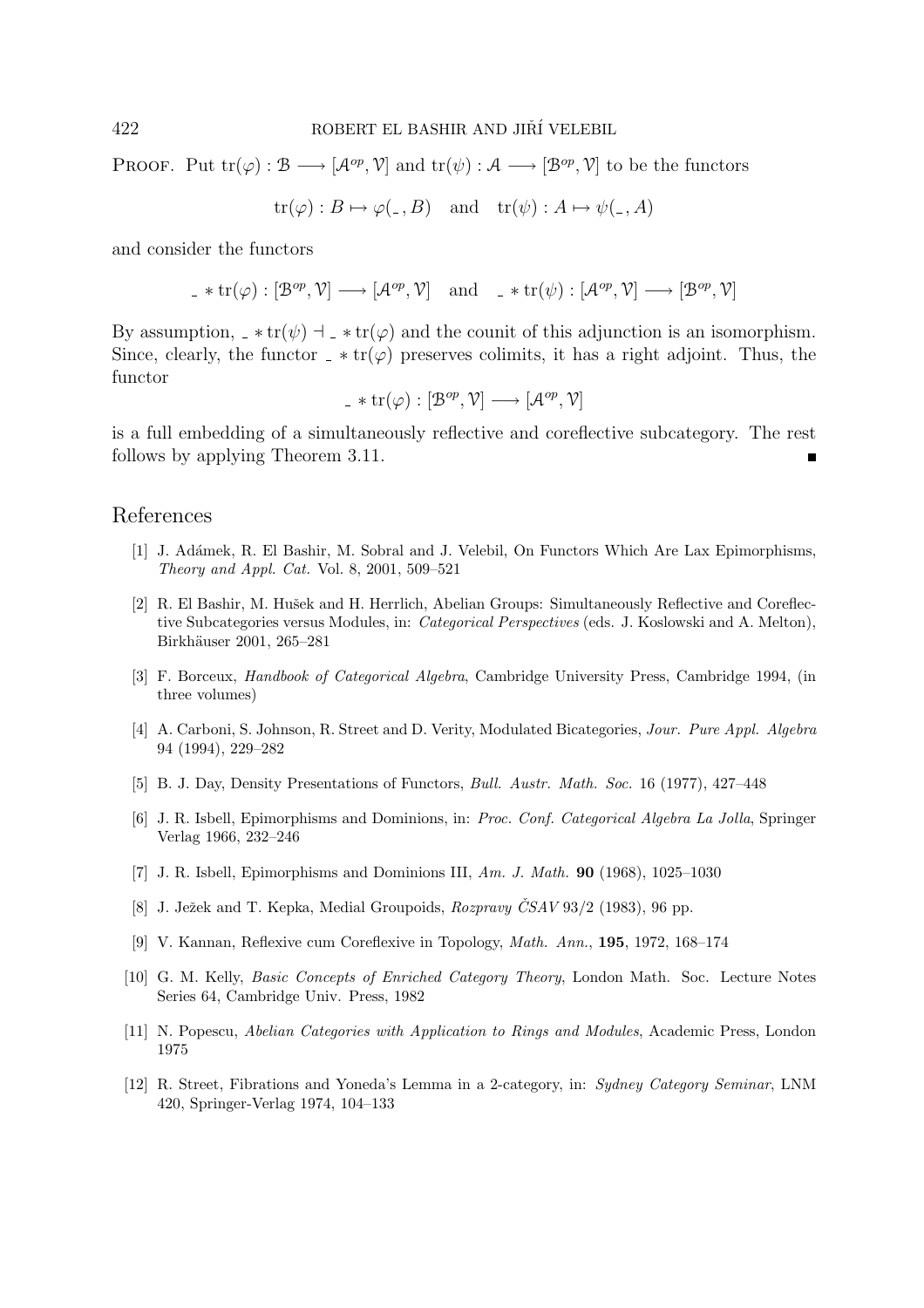## REFLECTIVE/COREFLECTIVE SUBCATEGORIES OF PRESHEAVES 423

Department of Mathematics, Charles University, Sokolovská 83, 186 75 Prague 8, Czech Republic

Institute of Theoretical Informatics, Technical University, Braunschweig, Germany Email: bashir@karlin.mff.cuni.cz velebil@iti.cs.tu-bs.de

This article may be accessed via WWW at http://www.tac.mta.ca/tac/ or by anonymous ftp at ftp://ftp.tac.mta.ca/pub/tac/html/volumes/10/16/10-16. $\{dvi,ps\}$